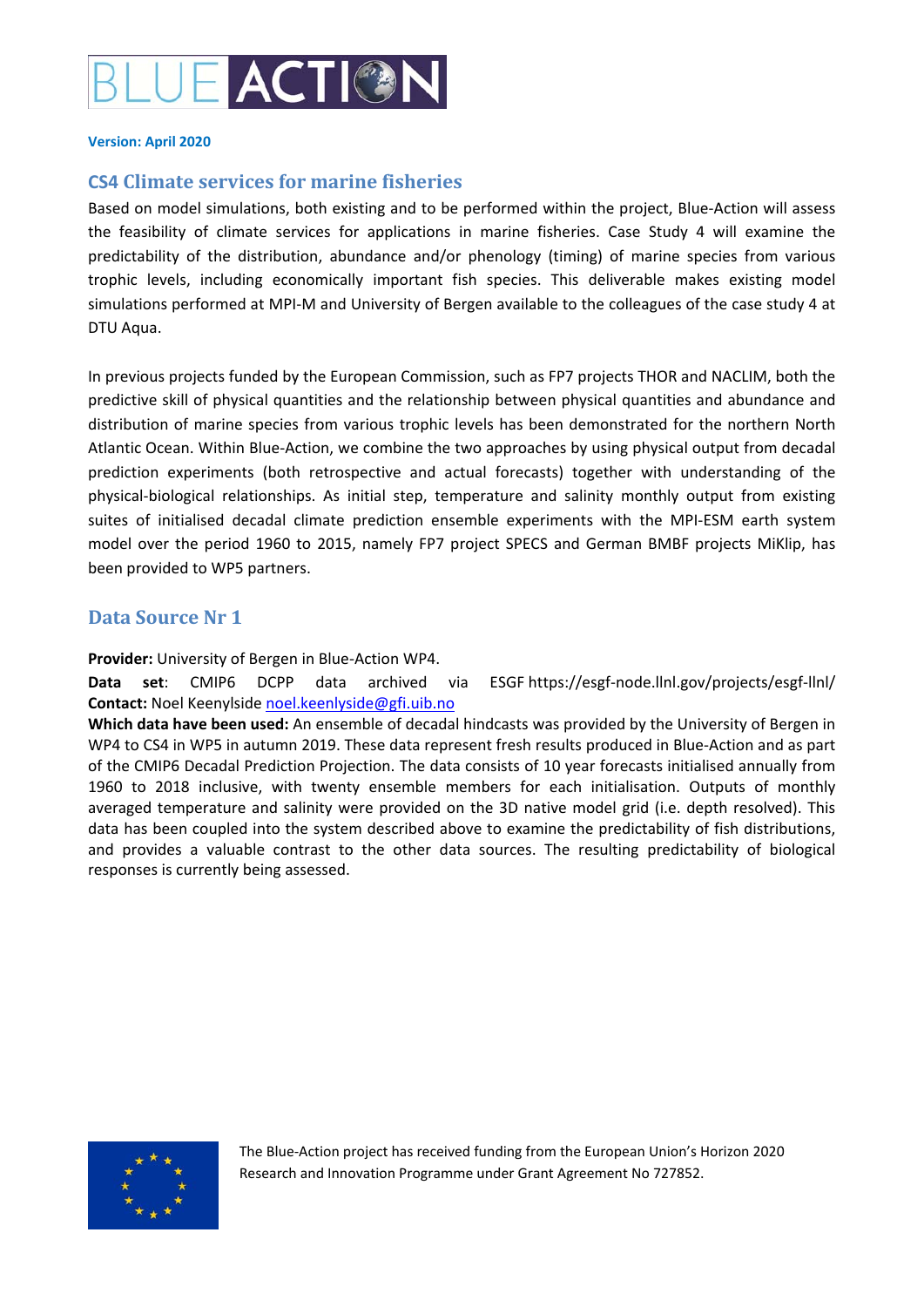

### **Data source Nr. 2**

**Provider:** MPI‐M in Blue‐Action WP4.

**Contact:** Daniela Matei <daniela.matei@mpimet.mpg.de>

**Which data have been used:** Case Study 4 has received the data from partners in WP4 ‐ specifically in the form of a decadal hindcast ensemble from the MPI‐ESM‐LR earth system model developed as part of the German BMBF MiKlip and FP7 SPECS projects. Data has been received on the native model grids, as depth‐ resolved monthly averages. Preliminary work performed by CS4 has focused on extracting the appropriate quantities, applying bias corrections as needed and interfacing these physical forecasts to the relevant biological forecast models. Preliminary assessments of the ensuing predictability of relevant biological quantities, including the spatial distribution of Atlantic Bluefin Tuna (*Thunnus thynnus*) have been performed, and show promising biological predictability. Once the CMIP6 simulations have been completed, these will also be interfaced into the relevant climate services and the associated predictive skill reassessed.